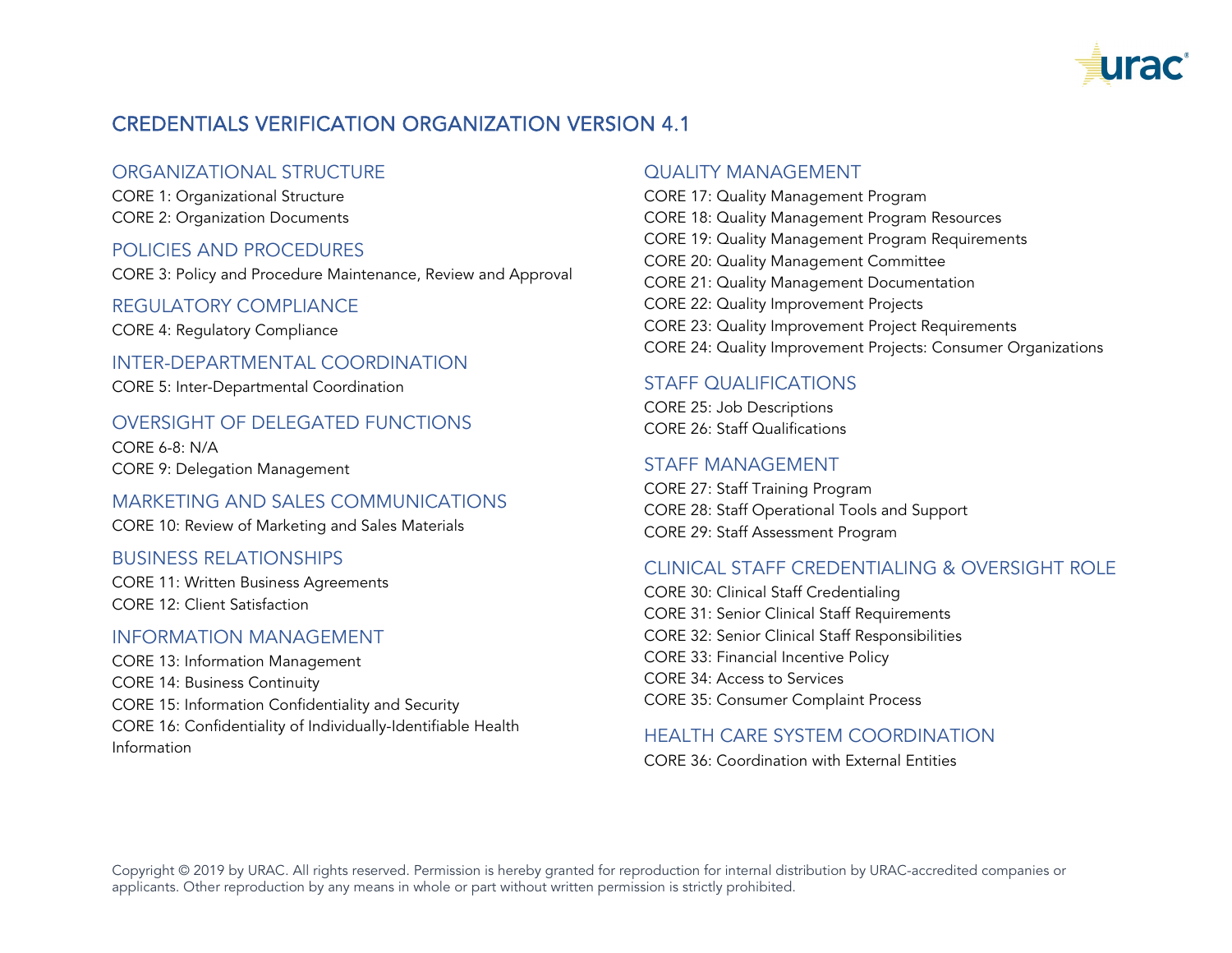

# CONSUMER PROTECTION AND EMPOWERMENT

CORE 37: Consumer Rights and Responsibilities CORE 38: Consumer Safety Mechanism CORE 39: Consumer Satisfaction CORE 40: Health Literacy

# ORGANIZATIONAL REQUIREMENTS

CVO 1: Organizational Requirements CVO 2: Policy and Procedures

## CREDENTIALS VERIFICATION PROCESS

CVO 3: Credentialing Application CVO 4: Confidentiality CVO 5: Review of Credentialing Information CVO 6: Communication Mechanism CVO 7: Primary Source Verification CVO 8: Credentialing Time Frame

## DATA INTEGRITY

CVO 9: Data Integrity

#### CREDENTIALS VERIFICATION COMMUNICATIONS

CVO 10: Credentials Verification Reporting

## ONSITE REVIEW

CVO 11: Onsite Review Inclusions CVO 12: Onsite Reviewer Requirements CVO 13: Onsite Review Recredentialing CVO 14: Onsite Review Deficiency Requirements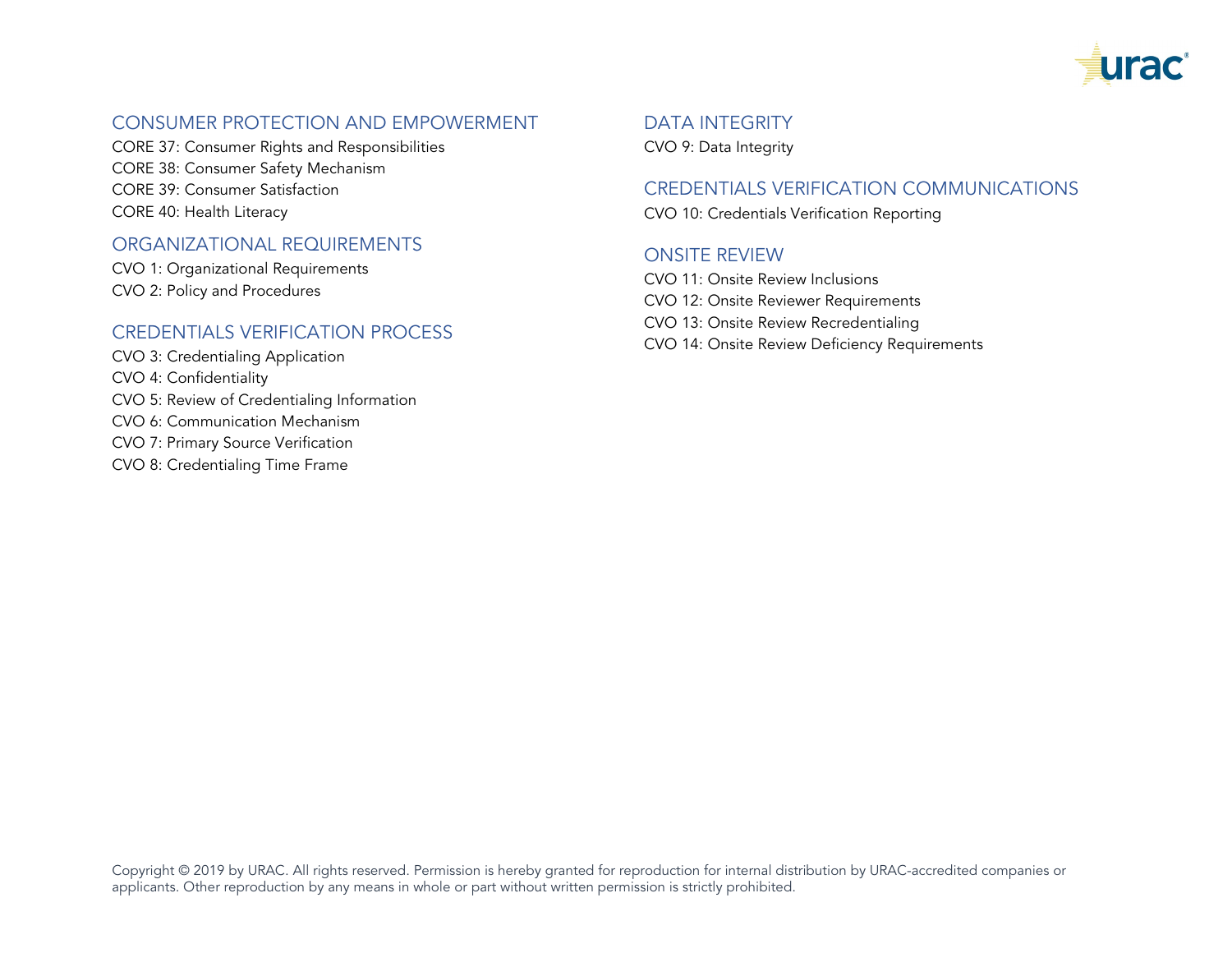

#### **Re: New Regulatory Compliance Standard**

Dear URAC Prospects and Clients,

As the nation's leading health care accreditor, URAC values patient care and safety first. When we discover an improvement opportunity that could enhance patient safety within our standards, we work quickly to incorporate the additional knowledge into our programs.

Therefore, URAC has introducing a new regulatory compliance Standard. Effective immediately, this new Standard will apply to all current, non-deemed applications, accreditations and certifications. Although we expect immediate compliance with this Standard, we will not be asking for any additional documentation at this time. As new versions of programs are released, this Standard will be built into the program requirements and documentation will be submitted on Desktop.

Attached you will find the Standard language (see Attachment A). As a requirement of this Standard, organizations must remain in good standing with any issuing body/agency for all permits, licenses, registrations and/or charters held by the organization. If at any time during the accreditation or certification cycle this Standard is identified as "Not Met," the finding(s) will be presented to the Accreditation Committee for review and final determination of status.

If you have any further questions, please reach out to Product Development Department at [productdevelopment@urac.org.](mailto:productdevelopment@urac.org)

Sincerely, Jenn Richards, PharmD, JD, CSP Product Development Principal Email[: productdevelopment@urac.org](mailto:productdevelopment@urac.org)